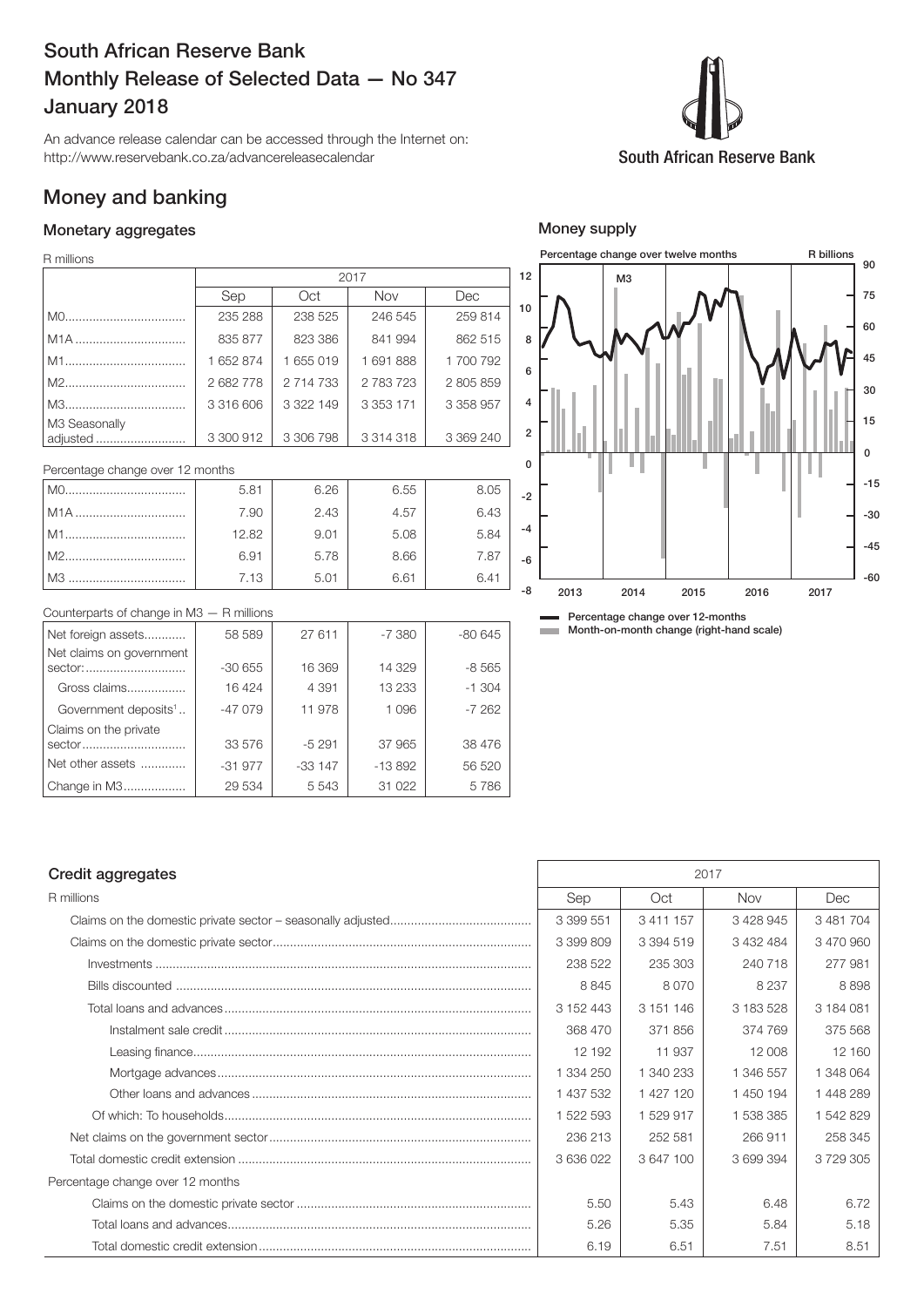# Money and banking (continued) 2017

| Banks and mutual banks (R millions) | Sep       | Oct       | <b>Nov</b> | Dec       |
|-------------------------------------|-----------|-----------|------------|-----------|
|                                     | 3 483 395 | 3 459 646 | 3 471 931  | 3 493 792 |
|                                     | 165 927   | 174 863   | 159 678    | 159 671   |
|                                     | 3 649 322 | 3 634 509 | 3631608    | 3 653 463 |
|                                     | 107 136   | 139 414   | 125 067    | 117512    |
|                                     | 4 290 189 | 4 300 913 | 4 276 011  | 4 260 854 |
|                                     | 442 066   | 439 946   | 443 962    | 454 744   |
|                                     | 95 841    | 92 906    | 94 427     | 95 351    |
|                                     | 265 318   | 271 323   | 273 305    | 283 131   |
|                                     | 460       | 463       | 366        | 363       |
|                                     | 12 871    | 12 043    | 12 4 34    | 12 571    |
|                                     | 3 105 804 | 3 104 362 | 3 136 255  | 3 136 478 |
|                                     | 3 821 652 | 3 808 304 | 3793328    | 3747325   |
|                                     | 109 218   | 112 517   | 109 570    | 107 953   |
|                                     | 190 706   | 188 392   | 202 151    | 203 225   |
|                                     | 988 920   | 999 636   | 1 002 631  | 1 107 584 |
|                                     | 5 116 490 | 5 122 536 | 5 105 244  | 5 155 621 |
| <b>Banks (R millions)</b>           |           |           |            |           |
|                                     | 218 334   | 220,000   | 221 496    | $\cdots$  |
|                                     | 481 188   | 482 664   | 494 045    | $\cdots$  |
|                                     | 27 982    | 28 955    | 30 952     | 31835     |
| Land Bank (R millions)              |           |           |            |           |
|                                     | 25 380    | 25 4 25   | 25814      | 26 322    |
|                                     | 41 288    | 41 359    | 41 900     | 42 605    |

| International economic data                                                            | 2017      |           |           |               |
|----------------------------------------------------------------------------------------|-----------|-----------|-----------|---------------|
| Changes in gold and other foreign reserves (R millions)                                | Sep       | Oct       | Nov       | Dec           |
|                                                                                        | 53 219    | 22 653    | $-4512$   | $-59998$      |
|                                                                                        | $\Omega$  | $\Omega$  | $\Omega$  | $\Omega$      |
|                                                                                        | 32 770    | $-2844$   | 16891     | 944           |
| Gross reserves of the SA Reserve Bank and open position in foreign<br>currency (US\$m) |           |           |           |               |
|                                                                                        | 49 384    | 48 903    | 50 297    | 50722         |
|                                                                                        | 42 651    | 42 486    | 42 689    | 42 927        |
| Net average daily turnover on the SA Foreign-exchange market (US\$m)                   |           |           |           |               |
|                                                                                        | 3074      | 3 2 2 3   | 2785      | 2842          |
|                                                                                        | 917       | 1 1 2 1   | 877       | 949           |
|                                                                                        | 8 6 4 0   | 7 2 3 4   | 6619      | 6619          |
|                                                                                        | 8 0 5 1   | 7759      | 7 7 1 7   | 6 1 6 7       |
|                                                                                        | 20 682    | 19 3 37   | 17987     | 16 066        |
| Exchange rates (averages)                                                              |           |           |           |               |
| Nominal effective exchange rate against the most important currencies (Index:          |           |           |           |               |
|                                                                                        | 61.53     | 59.73     | 58.06     | 61.67         |
| Real effective exchange rate against the most important currencies                     |           |           |           |               |
|                                                                                        | 84.47     | 82.15     | 80.11     | $\sim$ $\sim$ |
|                                                                                        | 13.1345   | 13.6756   | 14.0782   | 13.1703       |
|                                                                                        | 17.4418   | 18.0534   | 18.6200   | 17.6578       |
|                                                                                        | 15.6557   | 16.0784   | 16.5265   | 15.5915       |
|                                                                                        | 0.1188    | 0.1211    | 0.1248    | 0.1168        |
| Average daily fixing price of gold per fine ounce                                      |           |           |           |               |
|                                                                                        | 17 316.64 | 17 554.58 | 18 065.28 | 16 639.40     |
|                                                                                        | 1 316.01  | 1 280.10  | 1 282.74  | 1 264.33      |

2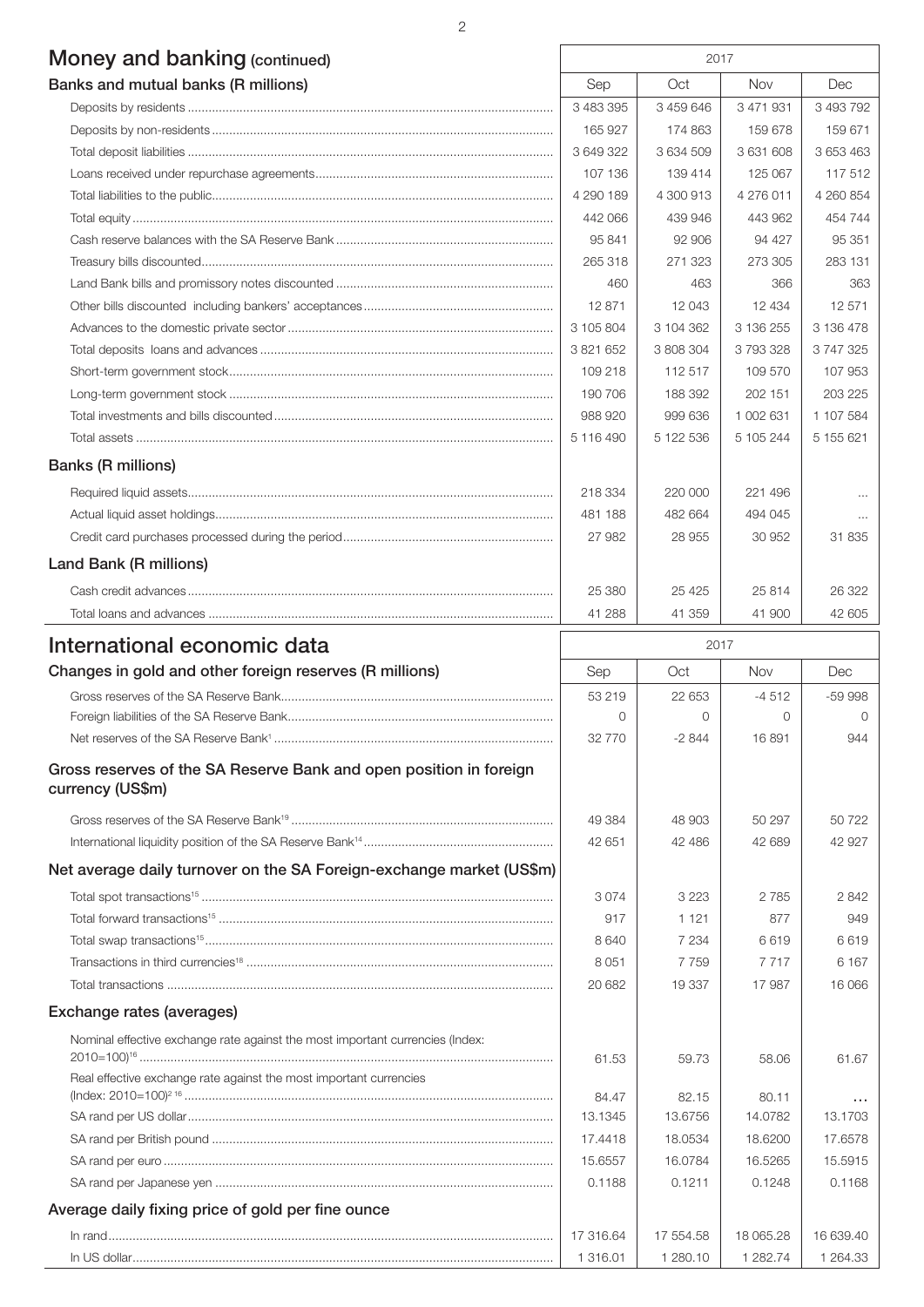| <b>Capital market</b>                                    | 2017       |            |            |            |
|----------------------------------------------------------|------------|------------|------------|------------|
| Share market <sup>3</sup>                                | Sep        | Oct        | Nov        | Dec        |
|                                                          | 499 084    | 481 502    | 509 630    | 574 597    |
|                                                          | 7523       | 9373       | 6956       | 10 621     |
|                                                          | 168        | 175        | 178        | 170        |
|                                                          | 2.1        | 2.0        | 2.0        | 2.0        |
| Non-resident transactions <sup>3</sup> (R millions)      |            |            |            |            |
|                                                          | $-24692$   | 9 3 2 6    | 2 3 5 7    | 30 610     |
|                                                          | 17987      | $-13146$   | $-12802$   | $-7735$    |
|                                                          | $-6704$    | $-3821$    | $-10.445$  | 22 875     |
| <b>Fixed-interest securities market</b>                  |            |            |            |            |
|                                                          | $-1.566$   | 15 5 6 2   | 11 351     | 14 652     |
|                                                          | 2 432 434  | 3 092 096  | 2 712 589  | 1 609 067  |
|                                                          | 2 412 445  | 3 044 616  | 2 626 900  | 1587209    |
|                                                          | 41 4 34    | 50 271     | 43 122     | 24 707     |
|                                                          | 9.0        | 9.4        | 9.8        | 9.5        |
| Equity derivative market $-$ futures <sup>3</sup>        |            |            |            |            |
|                                                          | 306 666    | 239 624    | 244 559    | 248 594    |
|                                                          | 54 140 706 | 5 133 865  | 8 961 261  | 40 872 722 |
|                                                          | 918 040    | 347 966    | 353 964    | 850 884    |
|                                                          | 28 929 799 | 28 281 407 | 25 396 650 | 19 642 717 |
| National government finance                              |            | 2017       |            |            |
| Statement of national revenue. expenditure and borrowing | Sep        | Oct        | Nov        | Dec        |
|                                                          | 100827     | 76436      | 82 360     | 157 508    |
|                                                          | 1 1 1 3    | 1480       | 1 1 7 1    | 2419       |

|                                                            | .        | 1 TUU     | .         | 271      |
|------------------------------------------------------------|----------|-----------|-----------|----------|
|                                                            | 104 490  | 105 053   | 94 716    | 139 278  |
|                                                            |          |           |           | -66      |
|                                                            | $-3663$  | $-28617$  | $-12.356$ | 18 229   |
|                                                            |          | $-435$    |           |          |
|                                                            | $-3663$  | $-29.052$ | $-12.360$ | 18 229   |
| National government financing of net borrowing requirement |          |           |           |          |
|                                                            | 16463    | 4 9 4 9   | 5795      | -366     |
|                                                            | $-3793$  | 14 2 2 3  | 18019     | 12 533   |
|                                                            | 33 895   | $-634$    |           |          |
|                                                            | -840     | $-1.389$  | $-514$    | $-2187$  |
|                                                            | $-42061$ | 11 900    | $-10.935$ | $-29944$ |
|                                                            | 3663     | 29 049    | 12 3 63   | $-18232$ |
| <b>Economic indicators</b> (seasonally adjusted)           |          | 2017      |           |          |

| <b>EUVITURE INTERVALUE RESERVANCES</b> |       |       |          |          |
|----------------------------------------|-------|-------|----------|----------|
| <b>Sales</b>                           | Sep   | Oct   | Nov      | Dec      |
|                                        | 99.7  | 99.7  | 102.3    | $\cdots$ |
|                                        | 94.3  | 99.6  | 100.9    | $\cdots$ |
|                                        | 106.1 | 106   | 110.2    | $\cdots$ |
|                                        | 90.7  | 93    | 96.7     | 81       |
|                                        | 98.8  | 84.7  | 90.1     | 90.9     |
|                                        | 93.4  | 90.3  | 94.5     | 84.3     |
| Volume of production <sup>10</sup>     |       |       |          |          |
|                                        | 96.4  | 94.8  | 87.3     | $\cdots$ |
|                                        | 99.6  | 103.1 | 103.6    | $\cdots$ |
|                                        | 100.2 | 101   | 101.9    | $\cdots$ |
| Composite business cycle indicators    |       |       |          |          |
|                                        | 104.7 | 105.4 | 105.4    | $\cdots$ |
|                                        | 102.1 | 103   | $\cdots$ | $\cdots$ |
|                                        | 95.3  | 95.3  | $\cdots$ | $\cdots$ |

1 Increase - decrease +.<br>
2 Preliminary figures.<br>
3 Source: JSE Limited.

2 Preliminary figures. 3 Source: JSE Limited.

4 Net cash receipts after repayment of redemptions Internal funds excluded. 5 Monthly average. 6 Actual number as at the last business day of the particular month.

7 Seasonally adjusted at an annual rate. 8 Deficit - surplus +.

9 Excluding discount. 10 Source: Statistics South Africa.

11 Source: National Association of Automobile Manufacturers of SA.

12 Valuation adjustments transaction measures the relevant flow after allowing for price changes due to exchange rate and gold.

13 Measures the relevant transaction flow after allowing for valuation adjustments due to exchange and gold price changes.

14 Up to end February 2004 referred to as the "Net open position in foreign currency of the Reserve Bank"

15 Transactions against the Rand.<br>16 The weighted-average exchange rate of the rand is calculated against twenty currencies The<br>weights of the five major currencies are in brackets: Euro (29 26) Chinese yuan (20 54) US dol 17 Cost - profit +.

18 Transactions in third currencies refers to transactions between any two currencies other than the South African rand.

19 The gold reserves are valued at market price taken at 14:30 on each valuation date. 20 From May 2004 including RSA Government Retail Savings Bond Including short-term loans from the CPD.

21 Including extraordinary receipts. 22 Including extraordinary payments.

3